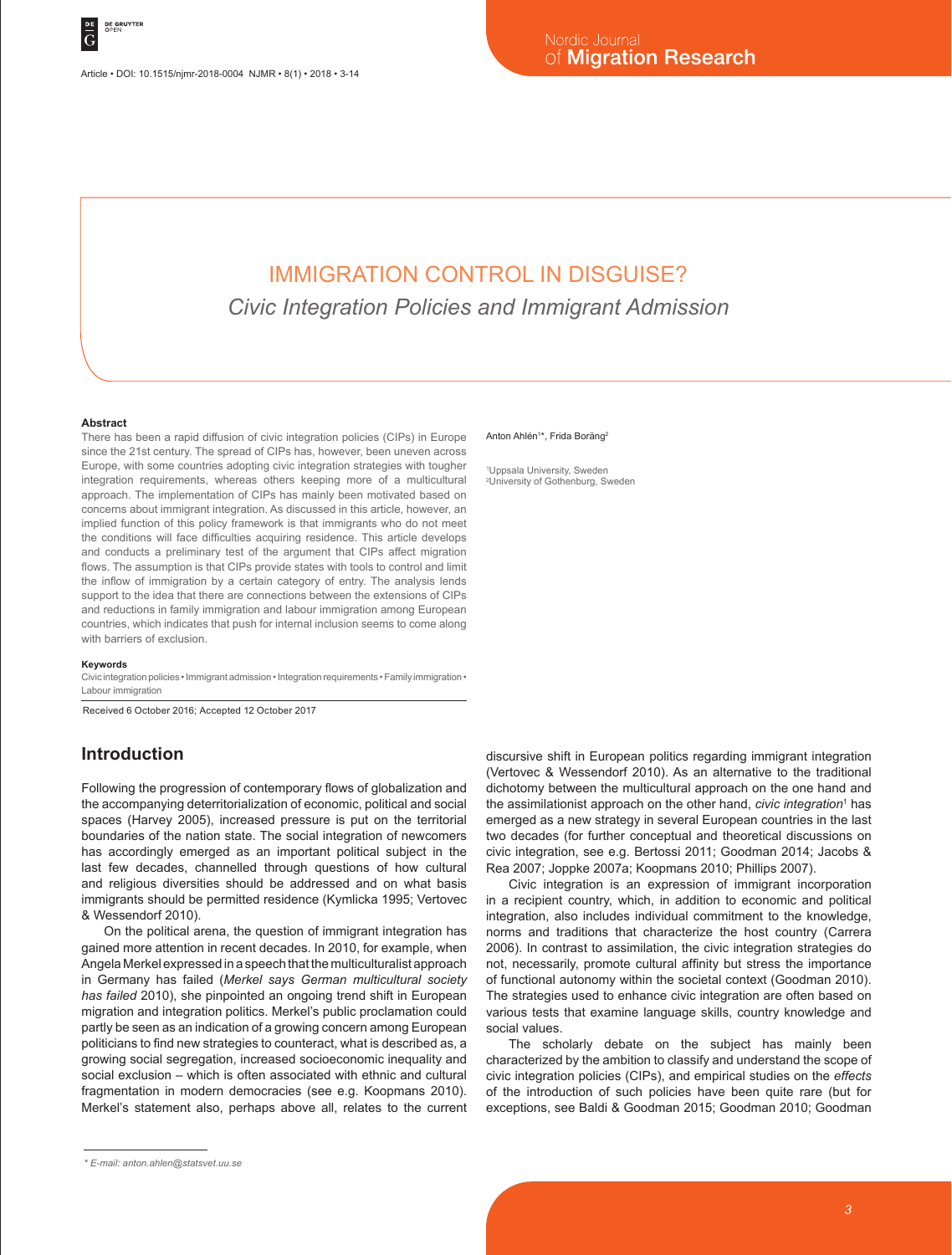& Wright 2015; Joppke 2007a). However, in a recent study, Goodman and Wright (2015) assessed the effects of CIPs on immigrants' sociopolitical and economic integration. The authors found 'little evidence that immigrant integration is impacted by civic integration, either positively or negatively' (Goodman & Wright 2015: 1902). This is revealing, given that the implementation of CIPs has mainly been motivated based on concerns about immigrant integration.

Still, as also discussed by Goodman and Wright (2015; see also Goodman 2014), it is possible that although CIPs have limited impact on immigrant integration, they do have other consequences. If CIPs do not serve as a vehicle for internal inclusion – do they instead constitute a mechanism for selective regulation of immigrant admission, i.e. external exclusion?

This article develops and conducts a preliminary test of the argument that CIPs affect migration flows. The theoretical part discusses how CIPs provide states with tools to control and limit the inflow of immigration by certain category of entry. The assumption is that conditional integration requirements make it more difficult for some immigrants to meet the established standards, which results in a reduced inflow of affected immigrants.

The next section develops a theoretical framework that describes the causal mechanisms through which CIPs can be expected to have an impact on immigrant admission. While it, at the first glance, seems paradoxical that integration policies could affect immigration, as migration occurs earlier than integration in an ordinary immigration process, there are nevertheless some components of CIPs that are conditional relative to entry and continued residence and may therefore constitute a hurdle for some immigrants to settle on a long-term basis in the recipient country. The theoretical framework distinguishes between family migration and labour migration, since CIPs may have different influences in different stages of the process for these different kinds of migration.

Although the data that are available to date do not allow for a rigorous test of the framework, we use the existing data in a preliminary analysis. This analysis lends support to the theoretical framework by showing that there are connections between the extensions of CIPs and reductions in family and labour immigration among European countries. As such, it complements previous qualitatively oriented works and comparative/single case studies (e.g. Goodman 2014; Permoser 2012) in pointing also to the implications of CIPs for immigration numbers in European countries.

### **A theoretical framework for studying the implications of CIPs on the admission of immigrants**

### *The spread of CIPs*

Without having agreed on a single concept, scholars more or less place the new approach of immigrant integration in between multiculturalism and assimilation. Given that this discursive displacement occurs simultaneously with a strong liberal paradigm in western democracies, some scholars describe this as a liberal integration strategy of anti-discrimination policies (see e.g. Carrera 2006; Joppke 2010; Michalowski & Van Oers 2012; Mouritsen 2011). There are also several components included in contemporary strategies for immigrant integration that are based on liberal ideologies and values. What is perhaps particularly characteristic, as outlined further on, is the emphasis on the fundamental values of a liberal democracy on the one hand and the fear of a withering of

the nationhood on the other hand (Goodman 2014; Jacobs & Rea 2007; Joppke 2007a). In this argumentation, liberal values such as equality are articulated in contrast to pluralism, suggesting that these concepts are practically incompatible (Joppke 2010). A main concern associated with pluralism is the potential weakening of the labour force and consequently the risk of economic stagnation based on this differentiation (Koopmans 2010; Vertovec & Wessendorf 2010). This approach is related to the opinion that multiculturalism generates politics of difference and poor integration outcome. In addition, this positioning reflects the urgency in contemporary liberal democracies to lean on a strong collective society that converges in shared values and ideological preferences – a homogeneous civic nationhood (Goodman 2010; Joppke 2010).

Following Goodman (2010, 2014) and others (Borevi 2014; Joppke 2007a), we define CIPs as a particular set of policy instruments and integration requirements, specifically country knowledge and language skills, that are conditional towards various legal statuses, for example, at entry and for long-term residence. The strategies used to enhance civic integration are conducted through tests that examine language skills, country knowledge and social values. The character and scope of CIPs differ between countries. However, one prominent factor that unites some countries is the conditionality integrated into some of these policies. In some countries, to some extent, certain migrants are obligated to, for example, pass specific tests to gain long-term residence (Goodman 2014; Jacobs & Rea 2007).

The diffusion of CIPs in Europe has led researchers to discuss whether there is a policy convergence. Some scholars argued that the widespread implementation of CIPs in several European countries indicates a general convergence (see e.g. Green 2007; Joppke 2007b). Clearly, efforts have been made within the European Union (EU) to contribute to an overall harmonization in the field of immigrant integration, reducing cross-country differences. Odmalm (2007) referred to the EU directives on long-term residence permit (European Union 2003b) and family reunification (European Union 2003a) and stressed that these directives indicate a mutual legal and policy coordination.

However, research has shown that the spread of CIPs is too disaggregated to be described as a general convergence. Goodman (2014; see also Jacobs & Rea 2007), for example, argued that the spread of CIPs is limited to specific countries and that it is possible to discern tendencies of divergence rather than convergence.

This can be exemplified by comparing two diverging countries. The Netherlands, on the one hand, is often mentioned as the forerunner in the introduction of CIPs. As described by Prins and Saharso (2010), a growing debate in Dutch politics during the early 2000s was that immigrant integration had failed due to 30 years of multicultural policies. Consequently, Dutch immigrant integration policies have gradually become tougher, and the civic integration measures are now not only compulsory but have also become conditional towards the possibility of long-term residence (Goodman 2014; Joppke 2007b). In Sweden, on the other hand, newcomers are not obligated to pass any integration or language tests in order to acquire a prolonged residence permit. Thus, unlike the coercive features of CIPs, the Swedish model of integration leans on state support and recognition of immigrants' access to certain fundamental rights (Borevi 2014).

Given the uneven spread of CIPs across Europe, this article aims to conduct a preliminary test of the connection between CIPs and immigration inflows.

The EU directives on long-term residence permit (European Union 2003b) and family reunification (European Union 2003a) indicate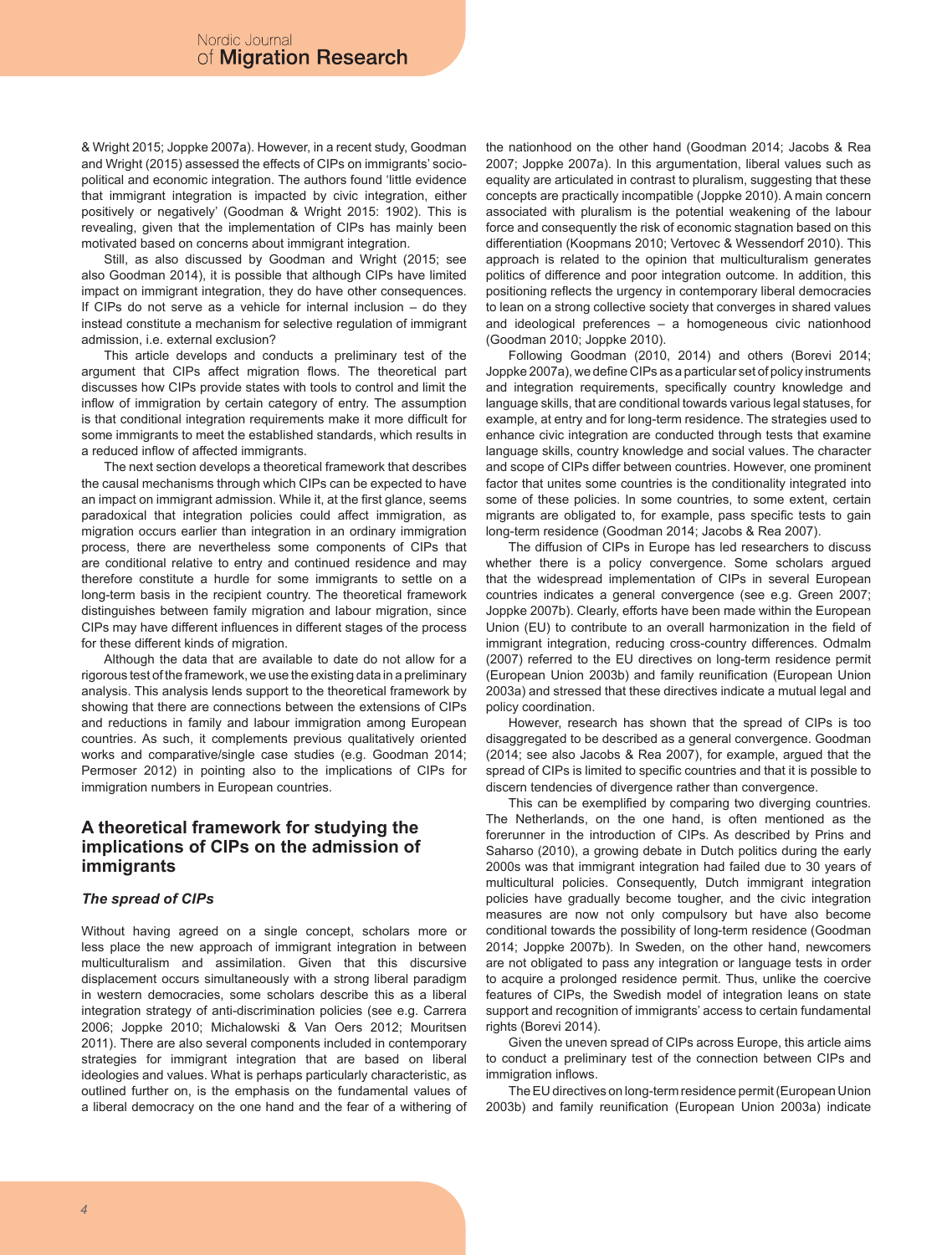a mutual legal and policy coordination (Odmalm 2007) and could therefore be expected to lead to convergence. However, although the directives determine what rights immigrants should acquire during the application process, they do not restrict the national rules and criteria for residence permits (Huddleston & Boräng 2009). The EU Council Directive on family reunification (European Union 2003a), for example, declares the right to reunification of family members, which thus places state policies into a common legal framework. However, the directive states: 'A family member may be refused entry or residence on grounds of public policy' (Chapter IV Article 6). Thus, states can, despite the common EU framework, implement restrictions such as CIPs to affect the process of family immigration. As emphasized by scholars, regarding family migration and asylum, there are now EU directives that are legally binding on member states, but the EU law does not cover the potential migration control channelled through immigrant integration policies (Groenendijk 2006, 2011; Joppke 2010).

To examine in more detail how CIPs can impact on migration, the next section focuses on how CIPs can become relevant in different stages of the immigration process. The focus is on family migration and labour migration. The categories of asylum seekers and EU citizens are not studied in this article, since they are not affected by CIPs but subjected to other legal frameworks (Goodman 2010).

#### *CIPs and immigrant admission*

While CIPs are formally part of an integration strategy and not immigration control policies, they may constitute an aggravating factor for some immigrants to settle on a long-term basis in the recipient country due to the conditional components relative to entry and for continued residence (Goodman 2010; see also Goodman 2014). The conditionality of CIPs is likely to be of particular relevance in the case of family immigration. Family immigration includes migrants who intend to immigrate to a country based on the premise that a relative (called a sponsor) has a residence permit or citizenship in the country in which the migrant wants to come to (World Migration Report 2008). The most common type of family immigration is family reunification, which is the term for the process when family members aim to reunite with a sponsor who has settled in a host country. The second category of family immigration is family formation, which refers to the process when a citizen of a country wants to bring his or her partner from another non-European country (World Migration Report 2008).

In the family reunification process, CIPs intervene as a screen in several stages. First, it affects the initial stage where immigrants are applying for residence and thus affects the process where an immigrant is looking to qualify as a sponsor. Second, CIPs also affect immigrants who apply for residence on the basis of being related to a person who has a residence permit or citizenship in the country (Goodman 2014). In addition to this, CIPs have, in some countries, also been implemented in a type of pre-entry testing. In these cases, immigrants applying for family reunification are required to fulfil specific criteria, such as language skills, to precede their application in the recipient country (Huddleston *et al*. 2013). Thus, in several different phases, CIPs affect the family immigration process when it comes to family reunification, which, as expected here, could significantly obstruct their chances to be granted residence.

In comparison to other categories of immigration, family migration is especially exposed to CIPs, as the testing can occur at different stages – to gain sponsor status, for family reunification and in the cases where CIPs are imposed for family immigrants before entry.

When it comes to labour migration, the surrounding policy frameworks are different. European countries are stressing the importance of strengthening the working population through labour migration while the enthusiasm for other types of immigration is less tangible (Goodman 2010; World Migration Report 2008). In harsh economic notions, it is possible to distinguish between favourable and less favourable migrants; those who initially generate tax income – labour migrants – and those who to a greater extent raise the social expenditures (World Migration Report 2008). In the light of the demographic situation in Europe and the concerns about a reduced labour force, this aspect becomes all the more important (Bailey & Boyle 2004).

This perspective is also possible to discern in political discussions and in migration and integration policy implementations in several European countries, where states tend to promote labour migration with greater means of labour market integration, while asylum and family migration face restrictions (Joppke 2007a; World Migration Report 2008). This applies particularly to those classified as 'qualified immigrant workers', which is ascribed to some immigrants considered to acquire some special skills and thus is perceived as an asset to the workforce. In these cases, civic integration test is usually dispensed, as the immigrant is considered to qualify on merits. During the Sarkozy presidency, for example, France implemented an immigration subsidy for proactive skilled migrants, 'immigration choisie', which encouraged qualified immigrant workers to settle in France (Bennhold 2006).

Although the connection between CIPs and entry is present in more stages of the migration process of family migration as compared to that of labour migration, there is a potential connection between the extent of CIPs and variations in labour immigration as well or, more specifically, in long-term labour immigration. CIPs are directed to immigrants when applying for long-term residence, which affect immigrants who want to upgrade their work permit to a residence permit. Labour immigration is often seen as a temporary type of migration, which mutually benefits the state and the migrant for a short period (World Migration Report 2013). The acquisition of long-term residence is usually surrounded by more reservations, particularly in the contexts where CIPs and other conditional requirements are implemented. Thus, CIPs could be expected to affect labour immigrants' chances of being granted long-term residence permit.

It is, of course, possible to think about several factors that might influence, and interact with, changes in flows of immigration. Previous studies have, for example, established connections between immigration and variation in political environments (Fitzgerald, Leblang & Teets 2014) and citizenship policies (Leblang 2015). In addition, as suggested by Alarian and Goodman (2016), immigrants are likely to avoid certain destinations due to stringent requirements in general, i.e. the demand side of the immigration process is potentially affected by a variety of policy conditions. Still, bringing the above arguments together, there are reasons to believe that the introduction of CIPs makes it harder for certain migrants to meet the requirements for family migration and long-term residence permits and thus result in increased difficulties to achieve long-term residence or even enter in the first place. This has been suggested in the literature on CIPs (Goodman 2014; Goodman & Wright 2015; Guild, Groenendijk & Carrera 2009a; Joppke 2007a). There is also evidence of the gatekeeping function of civic integration for a few countries and certain types of migration, for example in Denmark (Strik *et al.* 2010) and in the Netherlands (Goodman 2014).

This article aims to contribute to this line of investigation by examining to which extent the introduction of CIPs is in fact related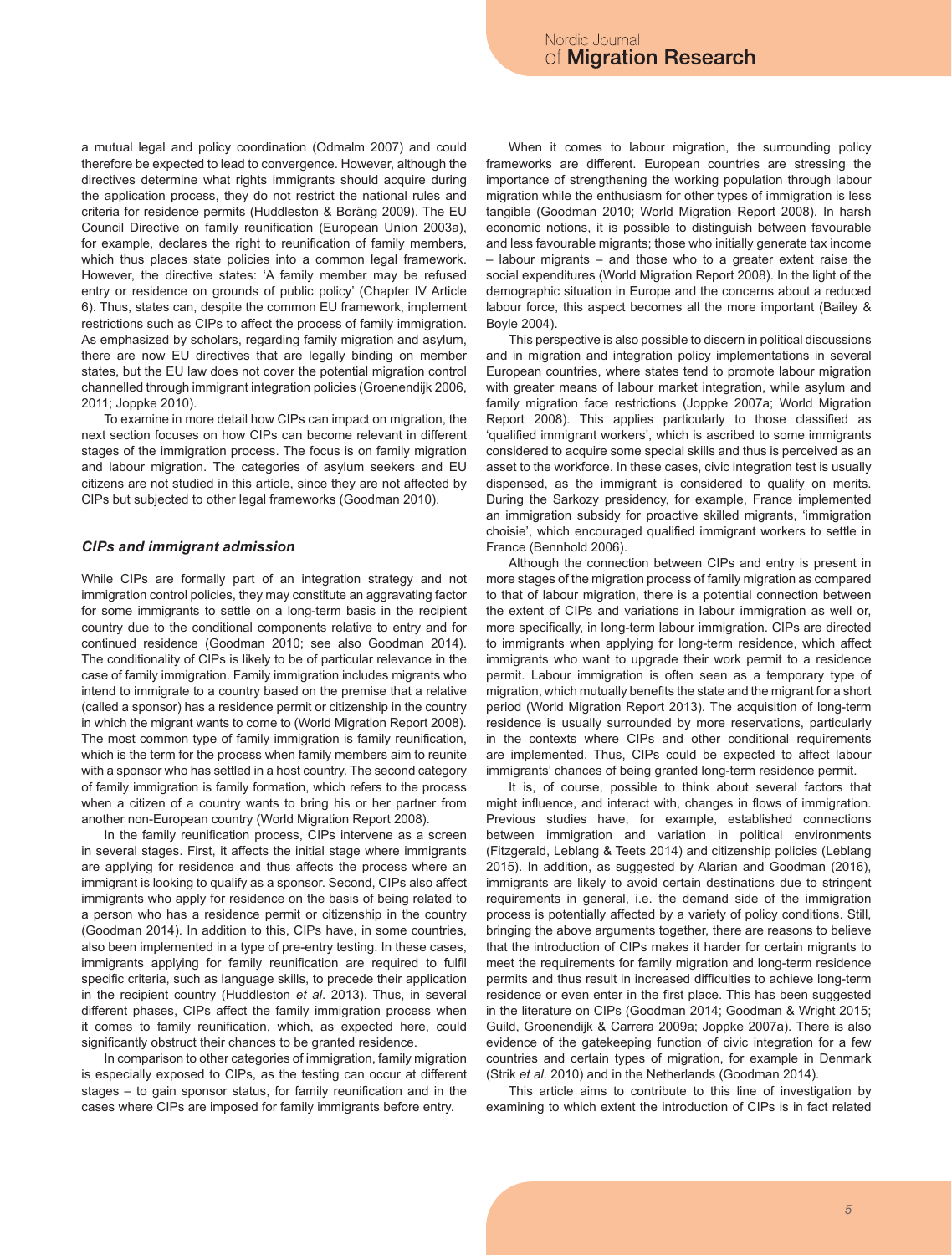to a reduction in immigration (of certain categories of entry) for all the European countries for which the relevant data are available. As such, it complements previous studies that have investigated state control of immigration via indirect policy mechanisms (e.g. Alarian & Goodman 2016; Fitzgerald, Leblang & Teets 2014; Leblang 2015). It is to this task that we now turn.

### **CIPs and inflows of migrants**

### *Data*

In countries where CIPs have been implemented, they affect immigrants in three phases: at entry (in the case of family migration) and when applying for long-term residence permit and eventually citizenship (Goodman 2010). In this article, we focus on the first two, concerning immigrants' chances to enter and settle. In the following, we therefore analyse the relationship between the introduction of CIPs and the change in a) family immigration and b) long-term labour immigration between 2004 and 2011.

Since the specific design of CIPs differs depending on the category of immigrants the policies are primarily directed at, we look at two different civic integration measures. The variables of CIPs are constructed through an aggregation of measurements that represent different kinds of civic tests and accompanying requirements. Data that measure types of integration requirements are collected from the Migrant Integration Policy Index (MIPEX). MIPEX provides a 27 country study that systematically codes different kinds of requirements at the various entrance gates. In this article, the measures of CIPs are composed based on indicators from the MIPEX dataset of 2010. CIPs were mainly implemented in the relevant countries during the period 2005–2009, e.g. in France 2006–2008 and in Germany 2008–2009 (Huddleston *et al*. 2013). Hence, in order to capture the main diffusion of CIPs, the data from 2010 constitute the basis for the cross-section analysis.

MIPEX distinguishes between CIPs relative to when they affect different categories of immigrants at different stages of the process. This enables an operationalization of CIPs based on the categories of family immigration and long-term residence. This article utilizes the data provided by MIPEX and constructs indicators of CIPs that are directed towards family migration and long-term labour migration. The scores have been reversed, meaning that low results indicate few or generous policies and high results indicate extensive or strict policies.

The questions asked by MIPEX to the national policy frameworks have been converted into three categories (0, 50 or 100), which correspond to the national policies concerning different conditions. The variables of CIPs include, for example, language test. In the MIPEX data collection, the question of 'Form of language requirement for sponsor and/or family member after arrival on territory' is decoded into three categories based on how the answer matches the policies in each country: 0='no requirement or voluntary course/information', 50='requirement to take a language course', 100='requirement includes conditional language test/assessment' (Huddleston *et al*. 2013). The values of the variables of CIPs shall therefore be interpreted accordingly: the higher the score, the more rigorous requirements for immigrants to acquire access and longterm residence permit.

In short, our measure of CIPs for family immigration includes requirements such as pre-departure language measure for family member abroad, language requirement for sponsor and/or family member after arrival on territory and other integration requirements for sponsor and/or family member after arrival on territory e.g. social/cultural (see Appendix A). Our measure of CIPs for long-term residence includes requirements such as language requirement, other integration requirement e.g. social/cultural and cost of language/ integration requirement (see Appendix B).

In addition to policies associated with civic integration, family immigration is framed by a series of rules and regulations, both of which place demands on the sponsor and also the family members who seek admission as relatives. These rules differ between European countries and may involve how long an immigrant needs to have resided in a country in order to qualify as a sponsor and different requirements for income, housing, etc. (Huddleston *et al*. 2013). If a country, for example, has introduced stricter obligations the sponsor needs to fulfil, such as income and housing requirements, it can be expected to affect the inflow of family migration to the same extent as CIPs. Thus, it is necessary in the analysis to include and control for other policies for family immigration. Accordingly, we have constructed an index that combines CIPs and other types of requirements for family migrants, including eligibility, accommodation and economic resources. The variable *Integration policies for family immigration* represents an additive index of Appendices A and C.

This design to separate CIPs from other integration requirements is motivated by two reasons. First, the implementation of CIPs in some European countries has taken place in a recent time period. Second, the theoretical input suggesting that the conditional testing included in CIPs could lead to reduced immigration by certain category of entry has not been tested. These circumstances have led us to distinguish CIPs and to construct separate variables.

The data on migration flows were collected from OECD (2006, 2008, 2013). As Bartram (2005: 46) has noted, '[m]igration researchers routinely complain about the quality of data, especially regarding its comparability'. For long, there has also been good reason to complain since the reliability and comparability problems are often severe for the available data (for a discussion, see e.g. Boräng 2018). It has been even more problematic to obtain reliable data immigration in different categories of entry. More recently, however, OECD has developed new sets of 'standardised' statistics. The intention behind these new series is to make immigration statistics more comparable across countries (OECD 2007).

The data show the number of immigrants permitted residence and are presented by category of entry, which enables a separation between family and long-term labour immigration.<sup>2</sup> From these data, we construct variables that show the *change* in family immigration and labour immigration (in per cent) between 2004 and 2011.

Unfortunately, the availability of data that measure the inflow of immigrants by category of entry is still limited to a relatively small number of countries.4 We have sufficient data from 13 European countries. Obviously, this limited data set does not allow us to control for potential background factors or to bolster the study with better statistical control. Hence, it is important to stress that there are several circumstances, e.g. push and pull factors, that affect flows of migration. The models in this study do not take into account how the expected covariance coincides with other influencing variables – if the connections can be derived to causal effects when controlling for multiple factors – which makes it hard to determine anything else then if the variables are connected to each other. While this is not ideal, there are two reasons why we do not need to be too pessimistic about the possibilities to draw valid conclusions.

First, we looked only at West European countries. To be able to derive immigration via policy mechanisms, one could claim that the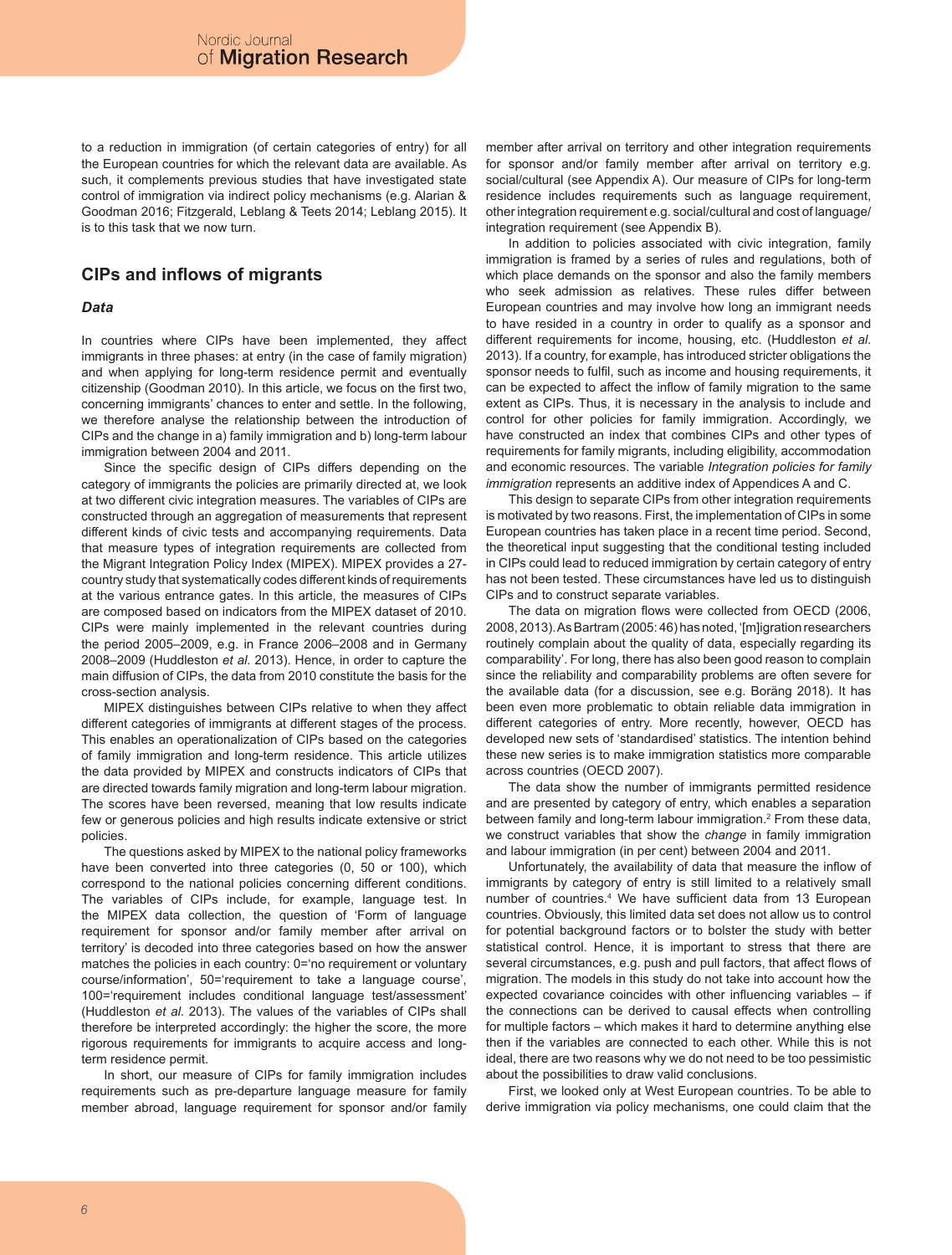countries need to be comparatively similar in terms of localization, geopolitics and political conditions. A limitation of this kind is therefore strategic and based on the purpose of trying to eliminate other potential interacting factors. For example, we exclude in the analysis countries with a settler history, a factor that has been shown to influence migration policy development (Freeman 1995). In addition, given the efforts that are made in terms of harmonizing migration policy within Europe, existing differences and emerging divergence between European states are all the more interesting to study.4

Second, and more importantly, we measured *change* in inflows after the introduction of CIPs and not the *level* of inflows. Looking at levels of inflows would have posed higher demands on controlling for confounders such as historical and legal factors. However, if the introduction of CIPs can be shown to be related to changes in a country's level of immigration, this could be a finding of interest even if we were unable to control for all the factors that determine countries' relative openness to immigration.

### *Analysis*

Figure 1 shows the relationship between introduction of CIPs for family immigration and changes in family immigration between 2004 and 2011. On the right hand side, there is a group of countries that combine the introduction of strict CIPs with a reduced inflow of family migrants between 2004 and 2011, i.e. Switzerland, Denmark, Germany, the Netherlands and Austria. Notably, all countries that have not implemented CIPs, except Norway, had an *increase* in family immigrants during the same period of time. Both Portugal and Finland had an increase in the inflow of family immigration of >150% during the time period.

This result could be expressed in an alternative way. Table 1 lists the average change in family immigration between 2004 and 2011 for two groups of countries: those who have introduced CIPs for family immigration during this period and those who have not done so. The difference between the two groups of countries is striking: on average, countries that introduced CIPs for family immigration decreased their intake of family migrants by 43%, while countries where CIPs for family immigration were not introduced instead *increased* their intake of family migrants by 58%.

To contrast this result, the next step is to test the connection between change in family immigration and the aggregated variable of integration policies for family immigration (illustrated in Figure 2). The dependent variable of family immigration runs along the *y*-axis, and the independent variable of integration policies for family immigration runs along the *x*-axis.

The result shows a strong correlation between integration policies for family immigration, i.e. the combination of civic integration measures and other conditional requirements such as housing and income, and variations in family immigration between 2004 and 2011. In other words, countries that combine the two types of measures are the ones with the greatest reductions in inflows. However, there are some deviations from the line of best fit. This is perhaps most evident when comparing Norway with the Netherlands and France, which shows a similar change in family immigration during the studied period but has a much lower level of integration requirements than the other two countries. Nevertheless, with the exception of some countries, especially Portugal and Finland, the countries are relatively close to the slope.

Comparing Figure 2 with the model of CIPs for family immigration in Figure 1, it becomes clear that countries tend to combine CIPs



Figure 1. CIPs for family immigration and changes (%) in family immigration during 2004-2011 (sources: MIPEX 2013; OECD 2006, family immigration during this period and this period and those who have not done so. The difference between the difference between the difference between the difference between the difference between the difference betwe *2013)*

two groups of countries is striking: on average, countries that introduced CIPs for family immigration *CIPs=civic integration policies.*



(%) in family immigration during 2004–2011 (sources: MIPEX 2013; Figure 2. Integration policies for family immigration and changes exception from some deviant cases. For example, the UK and Italy combine relatively high values of *OECD 2006, 2013)*

2011 grouped by countries that have and have not introduced CIPs *for family migration (sources: MIPEX 2013; OECD 2006, 2013) Table 1. Average changes (%) in family immigration during 2004-*

|                                                      | <b>CIPs</b> | Introduced   Not introduced<br><b>CIPs</b> |
|------------------------------------------------------|-------------|--------------------------------------------|
| Change in family immigration<br>during 2004-2011 (%) | -43         | +58                                        |

*CIPs=civic integration policies.*

with relatively high levels of other integration requirements, with the exception from some deviant cases. For example, the UK and Italy combine relatively high values of integration policies for family reunification with no CIPs for family immigration.

While the suggested connection between integration policies and family migration is rather straightforward, due to multiple points of impact of integration policies, the theoretical framework suggests a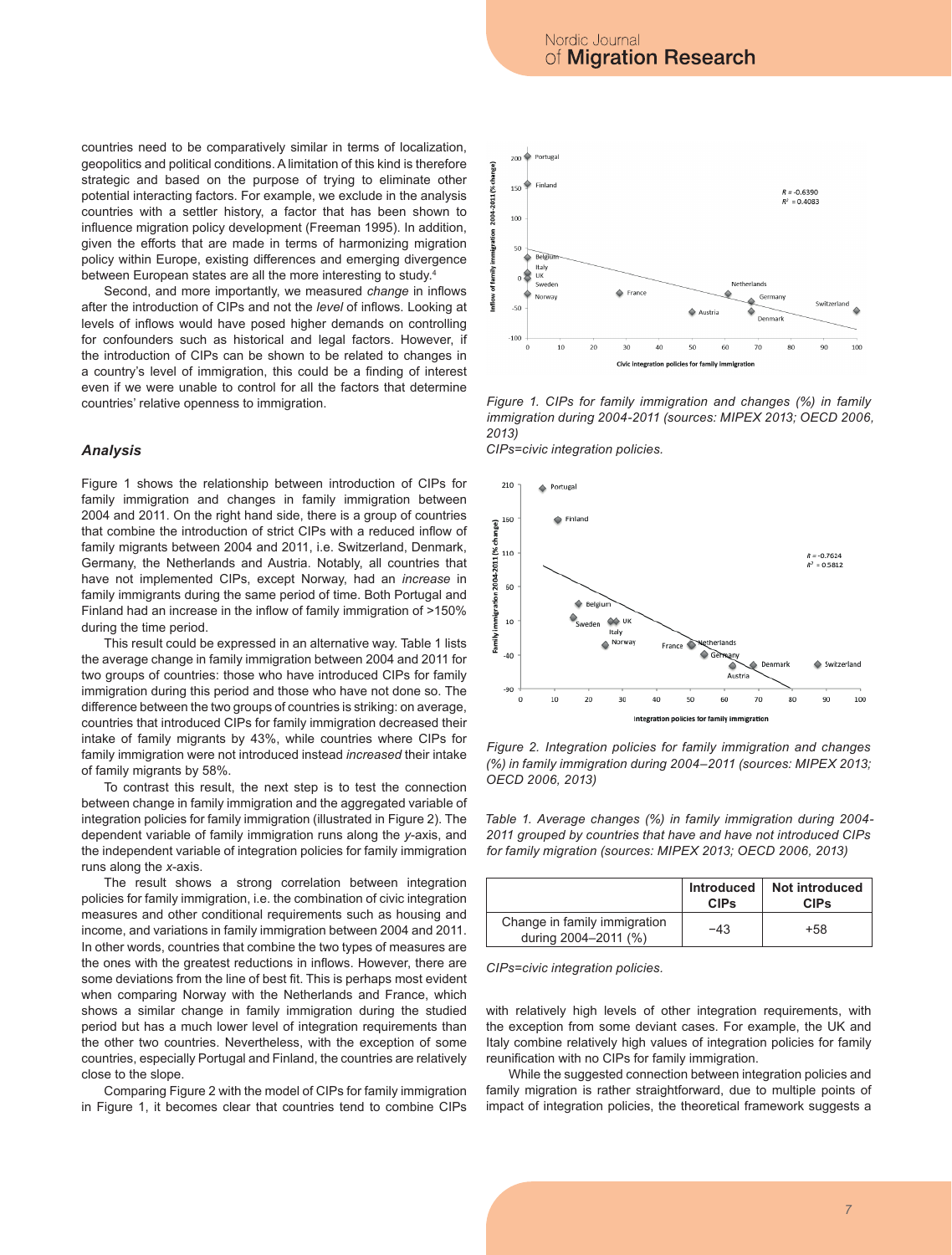

Figure 3. CIPs for long-term residence and change (%) in longterm labour immigration during 2004–2011 (sources: MIPEX 2013; However, it is important to note that only long-term labour migration is studied here – short-term *OECD 2006, 2013)*

CIPs=civic integration policies.

14 *CIPs for long-term residence (sources: MIPEX 2013; OECD 2006, Table 2. Average changes (%) in long-term labour immigration during 2004–2011 grouped by countries that have and have not introduced 2013)*

|                                                               | <b>CIPs</b> | Introduced   Not introduced<br><b>CIPs</b> |
|---------------------------------------------------------------|-------------|--------------------------------------------|
| Change in long-term labour<br>immigration during 2004-2011(%) | $-12$       | $+201$                                     |

*CIPs=civic integration policies.*

perhaps less evident but nevertheless real connection also between CIPs and certain kinds of labour migration; namely, *long-term* labour migration

Figure 3 shows the relationship between introduction of CIPs for long-term residence and change in the intake of long-term labour migrants between 2004 and 2011.

There is a group of countries, such as Switzerland, Germany, Denmark, the Netherlands and Austria, that combines the introduction of strict CIPs with decreased immigration between 2004 and 2011. Italy deviates from this pattern. Interestingly, all countries that have *not* introduced CIPs for long-term residence – Finland, Belgium, Norway and Sweden – have increased their intake of long-term labour migrants during this time period.

That the relationship between CIPs and long-term labour migration is so strong may be surprising given the stronger demand for labour migration compared to family migration or forced migration. However, it is important to note that only long-term labour migration is studied here – short-term labour migration may also have increased during the same period. It seems clear, however, that CIPs strike against not only family migrants but also labour migrants who wish to settle in the country in which they work.

Table 2 lists the average change in long-term labour immigration between 2004 and 2011 for two groups of countries: those who have introduced CIPs for long-term residence during this period and those who have not done so. This table displays a strong growth in long-term labour migration for the countries that have not introduced CIPs targeting long-term residence, whereas countries that have introduced CIPs on average have reduced their inflows.

Overall, the analysis indicates that CIPs are connected to a reduced inflow of affected categories of immigrants in the studied period. Regarding family migration, however, the results also show that countries that have introduced a *combination* of CIPs and other policies for family immigration are the ones where the reduction has been the greatest. This issue could be examined further. One suggestion could be that CIPs and other integration requirements have an interactional effect on each other and on variations of immigration by a certain category of entry. Another idea is that high levels of conditional integration requirements are preceded by other factors, which influence the connection between integration requirements and immigration.

Furthermore, the models in this article do not take into account how the covariance coincides with other influencing variables  $-$  if the connections can be derived to causal effects when controlling for multiple factors. The current lack of adequate data blocks the possibility to test for causality using a reliable statistical method. If or when suitable data are made available, a favourable design would be to carry out a multivariate regression analysis in order to further estimate the independent effect of one type of requirements under control for another.

### **Conclusion**

The spread of CIPs has been uneven across Europe, with some countries adopting civic integration strategies with tougher integration requirements for family immigration and long-term residence, while others keeping more of a multicultural approach.

As discussed earlier, general conventions such as the EU directive on the right of family reunification (European Union 2003a) require states to allow family reunification, which more or less obstructs states to place restrictions on this type of immigration. However, family members may be refused entry by the prevailing public policy*.* The fragment entails that states, despite the common framework, can implement restrictions, as the requirements in CIPs, to affect the process of family immigration.

Therefore, while on the one hand, CIPs can be seen as a political action that aims to emancipate immigrants and to provide them with tools for better adjustment to the host country, on the other hand, it also has the potential to work as a strategy to limit and control the inflow and settlement of migrants.

This article has developed and provided a preliminary test of the argument that CIPs affect migration flows. While the available data do not allow for a more thorough statistical analysis, the results lend preliminary support to the idea that there are connections between the extensions of CIPs and reductions in family immigration and labour immigration among European countries. As such, it complements previous qualitatively oriented works and case studies (e.g. Goodman 2014; Permoser 2012) in pointing to the implications of CIPs for immigration numbers in European countries. It also complements previous studies that have investigated how different policy measures provide states with mechanisms of control over immigration flows (e.g. Alarian & Goodman 2016; Fitzgerald, Leblang & Teets 2014; Leblang 2015). For future research, an important step forward would be to in detail disentangle the relative effects of various measures – something that would demand a more detailed analysis of the cases and employing data, more exactly, over where in the process presumptive family migrants are facing obstacles.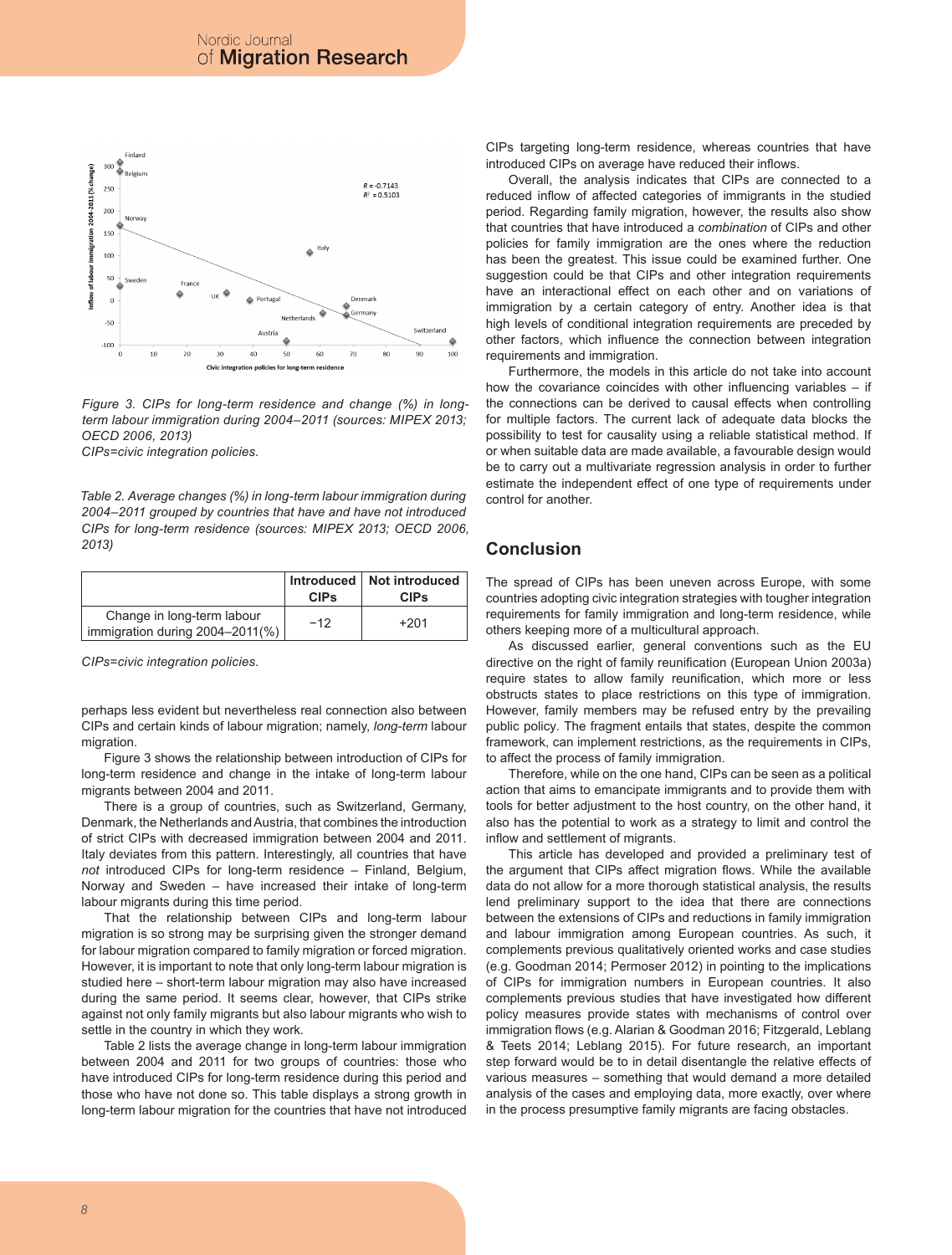The urgency of integrating immigrants into becoming functional and contributing agents of the society – the instrumental impulsion – is discernible in much of the rhetoric pervading the civic integration strategy (Joppke 2007b). In the light of the demographic situation and changing composition of the workforce in Europe, many countries are also emphasizing concerns about labour market integration of newcomers. As Joppke and others claimed, the labour market's focus of social inclusion of immigrants fits with the increasingly importance of competitiveness in liberal democracies (see also Goodman 2010).

A functional strategy towards social and economic inclusion has consequently been the imposition of liberalisation and increasing demands of economic self-support in the immigrant integration process. According to Joppke (2007a), immigrants are, to a larger extent in several countries, expected to assimilate to liberal values and subjugate to the frames of the liberal economy. This strategy can be symbolized by the implementation of CIPs, which requires immigrants to satisfy specific standards of integration. As suggested in this article, an implied function of this policy framework is that immigrants who do not meet the conditions will face difficulties acquiring residence. This connection has been illustrated earlier, indicating that push for internal inclusion tends to come along with barriers of exclusion.

Given the economic importance of labour migration in the context of a greying Europe, it could be expected that CIPs would be more strongly connected to family migration than to labour migration. However, we also find a strong negative correlation between CIPs and long-term labour migration.

The diffusion of civic integration strategies can be interpreted as a paradoxical liberal response to the backlash against multiculturalism. On the one hand, liberal democracies that introduce CIPs stress internal inclusion and social cohesion and on the other hand, they tend to drift towards external exclusion of migrants.

### **Acknowledgements**

The authors are grateful to two anonymous referees for helpful comments on earlier drafts of this article.

**Anton Ahlén** is a doctoral student of Political Science at Uppsala University. He is affiliated to the research program Mistra Geopolitics. He has previously worked at the Swedish Migration Studies Delegation (Delmi).

**Frida Boräng** received her Ph.D. in Political Science from the University of Gothenburg in 2013 and is currently an assistant professor at the Department of Political Science and a research fellow at the Quality of Government (QoG) Institute at the University of Gothenburg. She is also affiliated to the Centre for European Research at the University of Gothenburg (CERGU).

### **Notes**

- 1. The term 'civic integration' (*inburgering*) was initiated in the Netherlands in connection to the implementation of the Newcomers Integration Act (*Wet Inburgering Nieuwkomers*) in 1998 (Joppke 2007a).
- 2. When the OECD estimates the inflow of immigrants in a country, it includes immigrants who are granted a long-term residence permit (Lemaitre, Liebig & Thoreau 2006). For this reason, the independent variables of civic integration policies consist of civic test and accompanying requirements, targeting immigrants at entry and those applying for long-term residence permit. Note that the term long-term residence permit does not fully correspond to the meaning of permanent residence in this study.
- 3. Although the number of countries included in this database increases over time, we are limited to the countries for which we have data from the years prior to the introduction of civic integration policies.
- 4. It should be noted that within Europe, not only EU member states participate in free movement regimes. Even the Nordic countries have had an agreement on free labour mobility since the 1950s and the European Economic Area includes Iceland, Liechtenstein and Norway besides the EU member states. Switzerland has bilateral free movement agreements with the EU.

### **Appendix A. CIPs for family immigration (source: MIPEX, 2013 [http://www.mipex.eu/download-pdf])**

|   | CONDITIONS FOR ACQUISITION OF<br><b>STATUS</b>                                                                                                  | Option 1                                              | Option 2                                     | Option 3                                                                                   |
|---|-------------------------------------------------------------------------------------------------------------------------------------------------|-------------------------------------------------------|----------------------------------------------|--------------------------------------------------------------------------------------------|
|   | Form of pre-departure language measure for<br>family member abroad (if no measure, leave<br>blank)                                              | No Requirement OR<br>Voluntary course/<br>information | Requirement to take a<br>language course     | Requirement includes<br>conditional language test/<br>assessment                           |
|   | Level of language requirement (if no<br>measure, leave blank) (not weighted)                                                                    | A1 or less set as<br>standard                         | A2 set as standard                           | B1 or higher set as<br>standard OR no standards,<br>based on administrative<br>discretion. |
| 3 | Form of pre-departure integration measure<br>for family member abroad, ex. not language,<br>but social/cultural (if no measure, leave<br>blank) | None OR voluntary<br>information/course               | Requirement to take an<br>integration course | Requirement to pass<br>an integration test/<br>assessment                                  |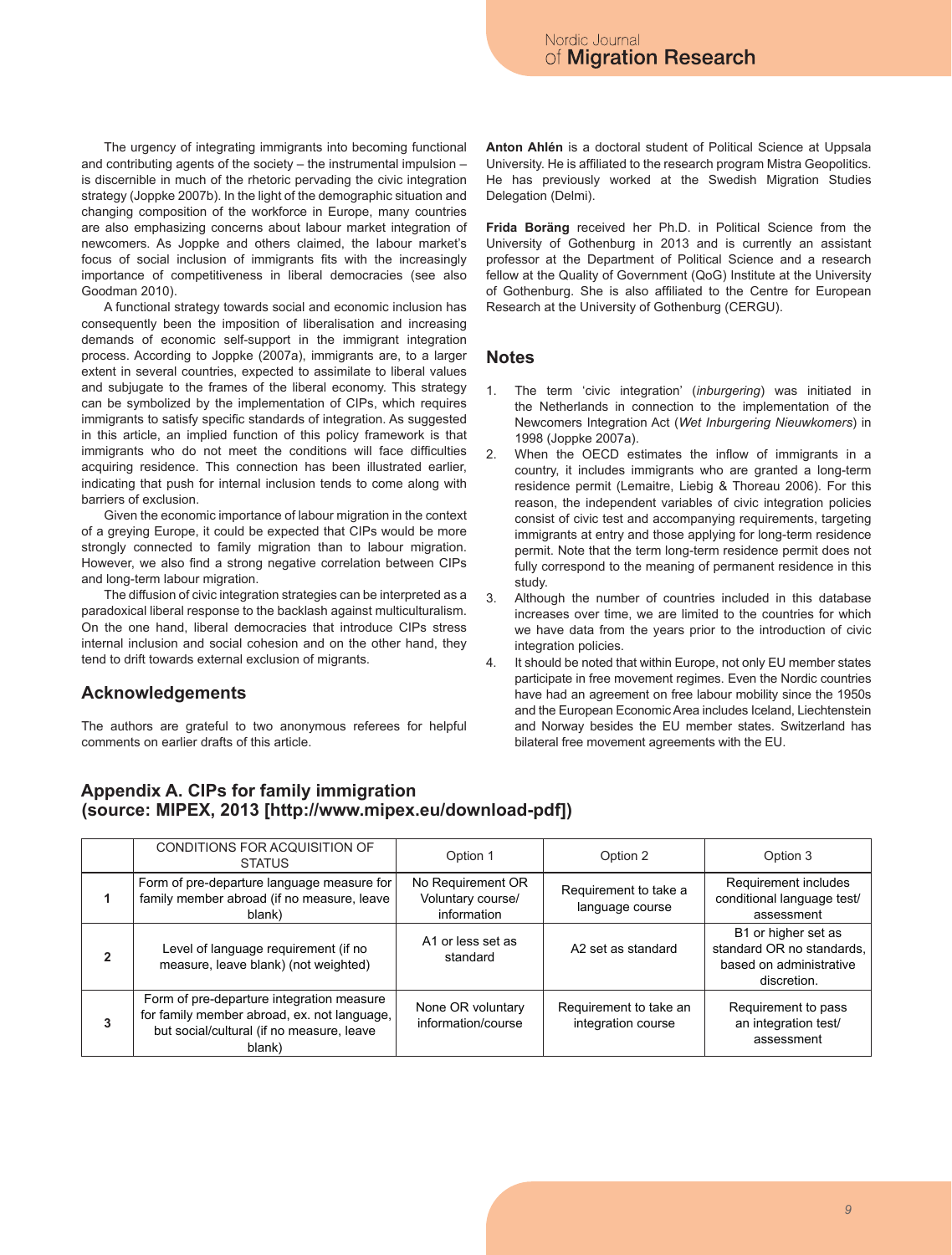## **Appendix A. CIPs for family immigration (source: MIPEX, 2013 [http://www.mipex.eu/download-pdf])**

|                | CONDITIONS FOR ACQUISITION OF<br><b>STATUS</b>                                                                                                                                                                                                        | Option 1                                              | Option 2                                                                                                                                                    | Option 3                                                                                   |
|----------------|-------------------------------------------------------------------------------------------------------------------------------------------------------------------------------------------------------------------------------------------------------|-------------------------------------------------------|-------------------------------------------------------------------------------------------------------------------------------------------------------------|--------------------------------------------------------------------------------------------|
| 4              | Pre-departure requirement exemptions (if no<br>measure, leave blank)<br>a. Takes into account individual abilities ex.<br>educational qualifications<br>b. Exemptions for vulnerable groups ex. age,<br>illiteracy, mental/physical disability        | Both of these                                         | One of these                                                                                                                                                | Neither of these                                                                           |
| 5              | Cost of pre-departure requirement (if no<br>measure, leave blank)                                                                                                                                                                                     | No or nominal costs                                   | Normal costs                                                                                                                                                | Higher costs                                                                               |
| 6              | Support to pass pre-departure requirement<br>(if no measure, leave blank)<br>a. Assessment based on publicly available<br>list of questions or study guide<br>b. Assessment based on publicly available<br>course                                     | a and b                                               | a or b                                                                                                                                                      | Neither a nor b                                                                            |
| $\overline{7}$ | Cost of support (if no measure or support,<br>leave blank)                                                                                                                                                                                            | No or nominal costs                                   | Normal costs                                                                                                                                                | Higher costs                                                                               |
| 8              | Form of language requirement for sponsor<br>and/or family member after arrival on<br>territory (if no measure, leave blank)                                                                                                                           | No Requirement OR<br>Voluntary course/<br>information | Requirement to take a<br>language course                                                                                                                    | Requirement includes<br>conditional language test/<br>assessment                           |
| 9              | Level of language requirement, (if no<br>measure, leave blank) (not weighted)                                                                                                                                                                         | A1 or less set as<br>standard                         | A2 set as standard                                                                                                                                          | B1 or higher set as<br>standard OR no standards.<br>based on administrative<br>discretion. |
| 10             | Form of integration requirement for sponsor<br>and/or family member after arrival on<br>territory ex. not language, but social/cultural                                                                                                               | No Requirement OR<br>Voluntary course/<br>information | Requirement to take an<br>integration course                                                                                                                | Requirement includes<br>integration test/assessment                                        |
| 11             | Language/integration requirement<br>exemptions (if no measure, leave blank)<br>a. Takes into account individual abilities ex.<br>educational qualifications<br>b. Exemptions for vulnerable groups ex. age,<br>illiteracy, mental/physical disability | Both of these                                         | One of these                                                                                                                                                | Neither of these                                                                           |
| 12             | Cost of language/integration requirement (if<br>no measure, leave blank)                                                                                                                                                                              | No or nominal costs                                   | Normal costs                                                                                                                                                | Higher costs                                                                               |
| 13             | Support to language/integration requirement<br>(if no measure, leave blank)<br>a. Assessment based on publicly available<br>list of questions or study guide<br>b. Assessment based on publicly available<br>course                                   | a and b                                               | a or b                                                                                                                                                      | Neither a nor b                                                                            |
| 14             | Cost of support (if no measure or support,<br>leave blank)                                                                                                                                                                                            | No or nominal costs                                   | Normal costs ex. If<br>provided by state, same<br>as regular administrative<br>fees. If provided by private<br>sector, same as market<br>price in countries | Higher costs                                                                               |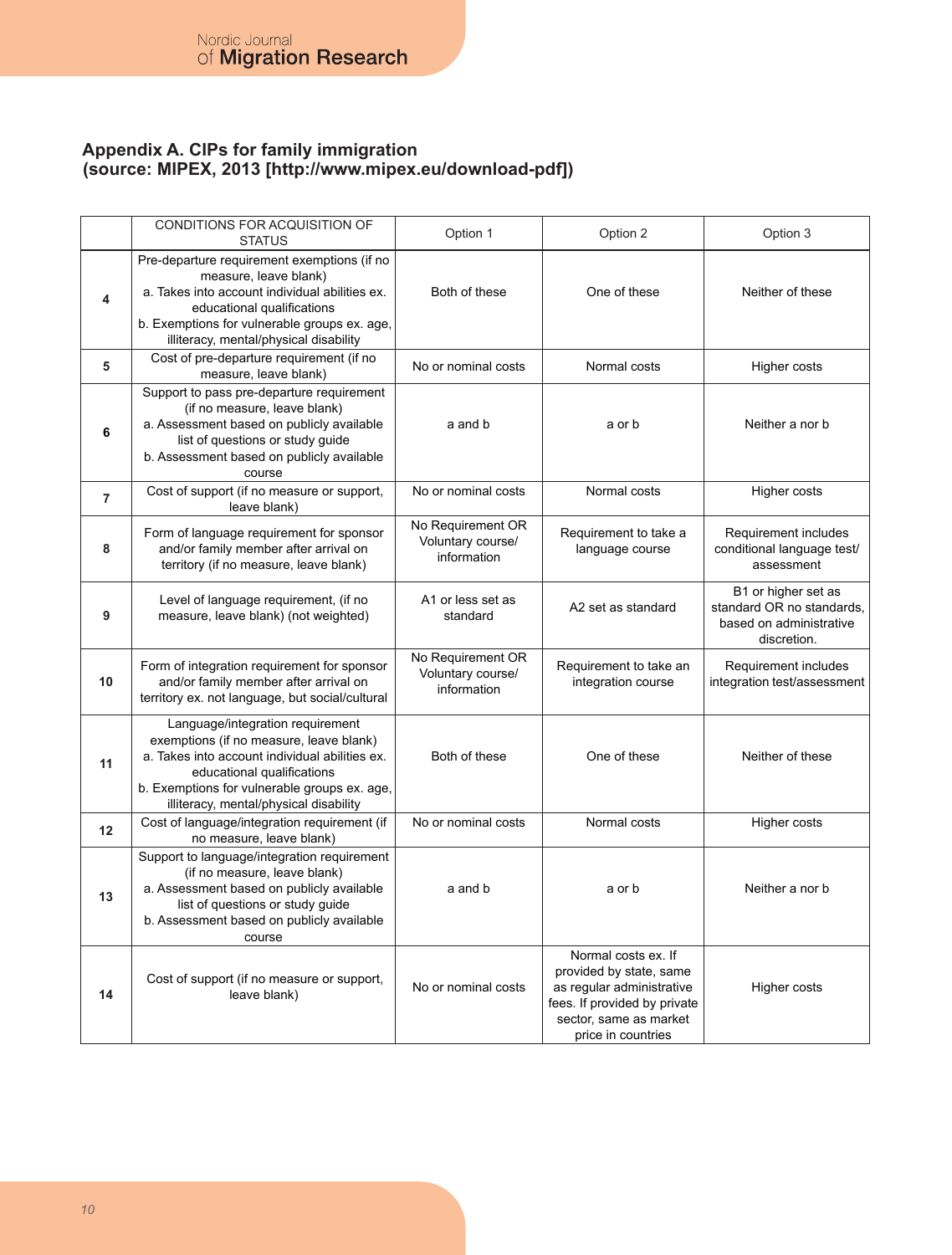## **Appendix B. CIPs for long-term residence (source: MIPEX, 2013 [http://www.mipex.eu/download-pdf])**

|                | CONDITIONS FOR ACQUISITION OF STATUS                                                                                                                                                                                                                  | Option 1                                              | Option 2                                                                                                                                                          | Option 3                                                                                   |
|----------------|-------------------------------------------------------------------------------------------------------------------------------------------------------------------------------------------------------------------------------------------------------|-------------------------------------------------------|-------------------------------------------------------------------------------------------------------------------------------------------------------------------|--------------------------------------------------------------------------------------------|
| 1              | Form of language requirement (if no measure,<br>leave blank)                                                                                                                                                                                          | No Requirement OR<br>Voluntary course/<br>information | Requirement to take<br>a language course                                                                                                                          | Requirement includes<br>conditional language test/<br>assessment                           |
| $\overline{2}$ | Level of language requirement (if no measure,<br>leave blank) (not weighted)                                                                                                                                                                          | A1 or less set as<br>standard                         | A2 set as standard                                                                                                                                                | B1 or higher set<br>as standard OR no<br>standards, based on<br>administrative discretion. |
| 3              | Form of integration requirement ex. not language,<br>but social/cultural                                                                                                                                                                              | No Requirement OR<br>Voluntary course/<br>information | Requirement to take<br>an integration course                                                                                                                      | Requirement includes<br>integration test/<br>assessment                                    |
| 4              | Language/integration requirement exemptions (if<br>no measure, leave blank)<br>a. Takes into account individual abilities ex.<br>educational qualifications<br>b. Exemptions for vulnerable groups ex. age,<br>illiteracy, mental/physical disability | Both of these                                         | One of these                                                                                                                                                      | Neither of these                                                                           |
| 5              | Cost of language/integration requirement (if no<br>measure, leave blank)                                                                                                                                                                              | No or nominal costs                                   | Normal costs                                                                                                                                                      | Higher costs                                                                               |
| 6              | Support to language/integration requirement (if<br>no measure, leave blank)<br>a. Assessment based on publicly available list of<br>questions or study quide<br>b. Assessment based on publicly available<br>course                                   | a and b                                               | a or b                                                                                                                                                            | Neither a nor b                                                                            |
| $\overline{7}$ | Cost of support (if no measure or support, leave<br>blank)                                                                                                                                                                                            | No or nominal costs                                   | Normal costs ex. If<br>provided by state,<br>same as regular<br>administrative<br>fees. If provided by<br>private sector, same<br>as market price in<br>countries | Higher costs                                                                               |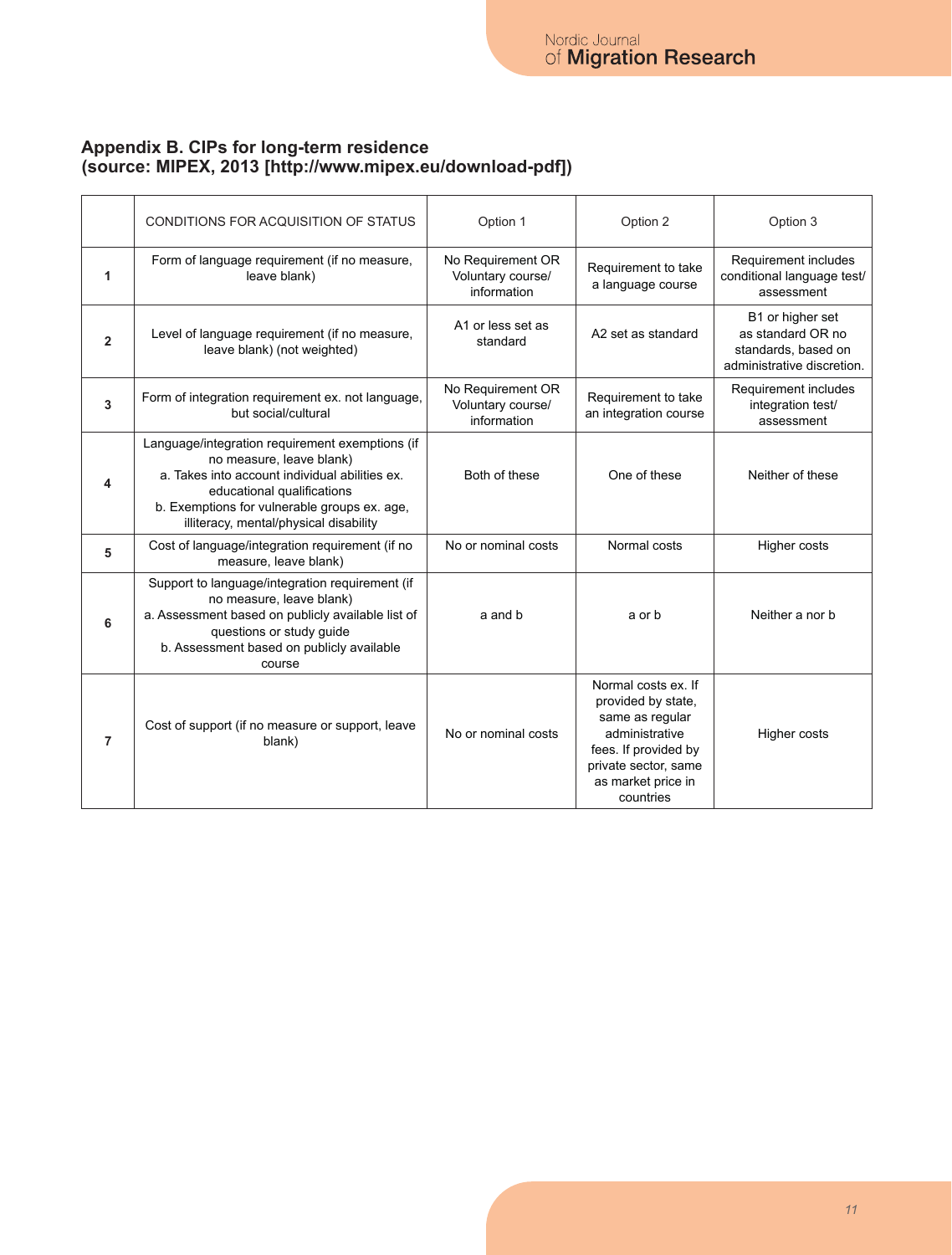## **Appendix C. Other integration policies for family immigration (source: MIPEX, 2013 [http://www.mipex.eu/download-pdf])**

|                | ELIGIBILITY, CONDITIONS FOR<br>ACQUISITION OF STATUS, AND<br>SECURITY OF STATUS                                                                                                                                                                                                                                                                                                                                     | Option 1                                                                                      | Option 2                                                                           | Option 3                                                                              |
|----------------|---------------------------------------------------------------------------------------------------------------------------------------------------------------------------------------------------------------------------------------------------------------------------------------------------------------------------------------------------------------------------------------------------------------------|-----------------------------------------------------------------------------------------------|------------------------------------------------------------------------------------|---------------------------------------------------------------------------------------|
| 1              | Eligibility for ordinary legal residents                                                                                                                                                                                                                                                                                                                                                                            | $\leq$ 1 year of legal<br>residence and/or<br>holding a residence<br>permit for $\leq 1$ year | > 1 year of legal residence<br>and/or holding a permit for<br>> 1 year             | $\geq$ 2 years of legal<br>residence and/or holding<br>a permit for $\geq 2$ years    |
| $\overline{2}$ | Documents taken into account to be eligible<br>for family reunion                                                                                                                                                                                                                                                                                                                                                   | Any residence permit                                                                          | Certain residence permits<br>excluded                                              | Permanent residence<br>permit                                                         |
| 3              | Eligibility for partners other than spouses: a.<br>Stable long-term relationship<br>b. Registered partnership                                                                                                                                                                                                                                                                                                       | <b>Both</b>                                                                                   | Only one or only for some<br>types of partners (ex.<br>homosexuals)                | Neither. Only spouses.                                                                |
| 4              | Age limits for sponsors and spouses                                                                                                                                                                                                                                                                                                                                                                                 | ≤ Age of majority in<br>country (18 years)                                                    | $> 18 \leq 21$ years with<br>exemptions                                            | > 21 years OR > 18 years<br>without exemptions                                        |
| 5              | Eligibility for minor children (<18 years)<br>a. Minor children<br>b. Adopted children<br>c. Children for whom custody is shared                                                                                                                                                                                                                                                                                    | All three                                                                                     | Only a and b                                                                       | A and b but with<br>limitations                                                       |
| 6              | Eligibility for dependent relatives in the<br>ascending line                                                                                                                                                                                                                                                                                                                                                        | Allowed                                                                                       | Certain conditions (other<br>than dependency) apply                                | Not allowed                                                                           |
| $\overline{7}$ | Eligibility for dependent adult children                                                                                                                                                                                                                                                                                                                                                                            | Allowed                                                                                       | Certain conditions (other<br>than dependency) apply                                | Not allowed                                                                           |
| 8              | Accommodation requirement                                                                                                                                                                                                                                                                                                                                                                                           | None                                                                                          | Appropriate<br>accommodation meeting<br>the general health and<br>safety standards | Further requirements                                                                  |
| 9              | Economic resources requirement                                                                                                                                                                                                                                                                                                                                                                                      | None or at/below level<br>of social assistance and<br>no income is excluded                   | Higher than social<br>assistance but source<br>is not linked with<br>employment    | Linked to employment/no<br>social assistance                                          |
| 10             | Maximum length of application procedure                                                                                                                                                                                                                                                                                                                                                                             | $\leq 6$ months defined by<br>law                                                             | > 6 months but the<br>maximum is defined by<br>law                                 | No regulation on<br>maximum length                                                    |
| 11             | Costs of application and/or issue of status                                                                                                                                                                                                                                                                                                                                                                         | None                                                                                          | Same as regular<br>administrative fees and<br>duties in the country                | Higher costs                                                                          |
| 12             | Duration of validity of permit                                                                                                                                                                                                                                                                                                                                                                                      | Equal to sponsor's<br>residence permit and<br>renewable                                       | Not equal to sponsor's<br>residence permit but $\geq 1$<br>year renewable permit   | < 1 year renewable<br>permit or new application<br>necessary                          |
| 13             | Grounds for rejecting, withdrawing or<br>refusing to renew status:<br>a. Actual and serious threat to public policy<br>or national security,<br>b. Proven fraud in the acquisition of permit<br>(inexistent relationship or misleading<br>information).<br>c. Break-up of family relationship (before<br>three years)<br>d. Original conditions are no longer satisfied<br>(ex. unemployment or economic resources) | No other than a-b                                                                             | Grounds include c                                                                  | All grounds and others<br>than those included on<br>the list, such as d and<br>others |
| 14             | Legal guarantees and redress in case of<br>refusal or withdrawal<br>a. reasoned decision<br>b. right to appeal<br>c. representation before an independent<br>administrative authority and/or a court                                                                                                                                                                                                                | All rights                                                                                    | At least a and b                                                                   | One or both of a and b<br>are not guaranteed                                          |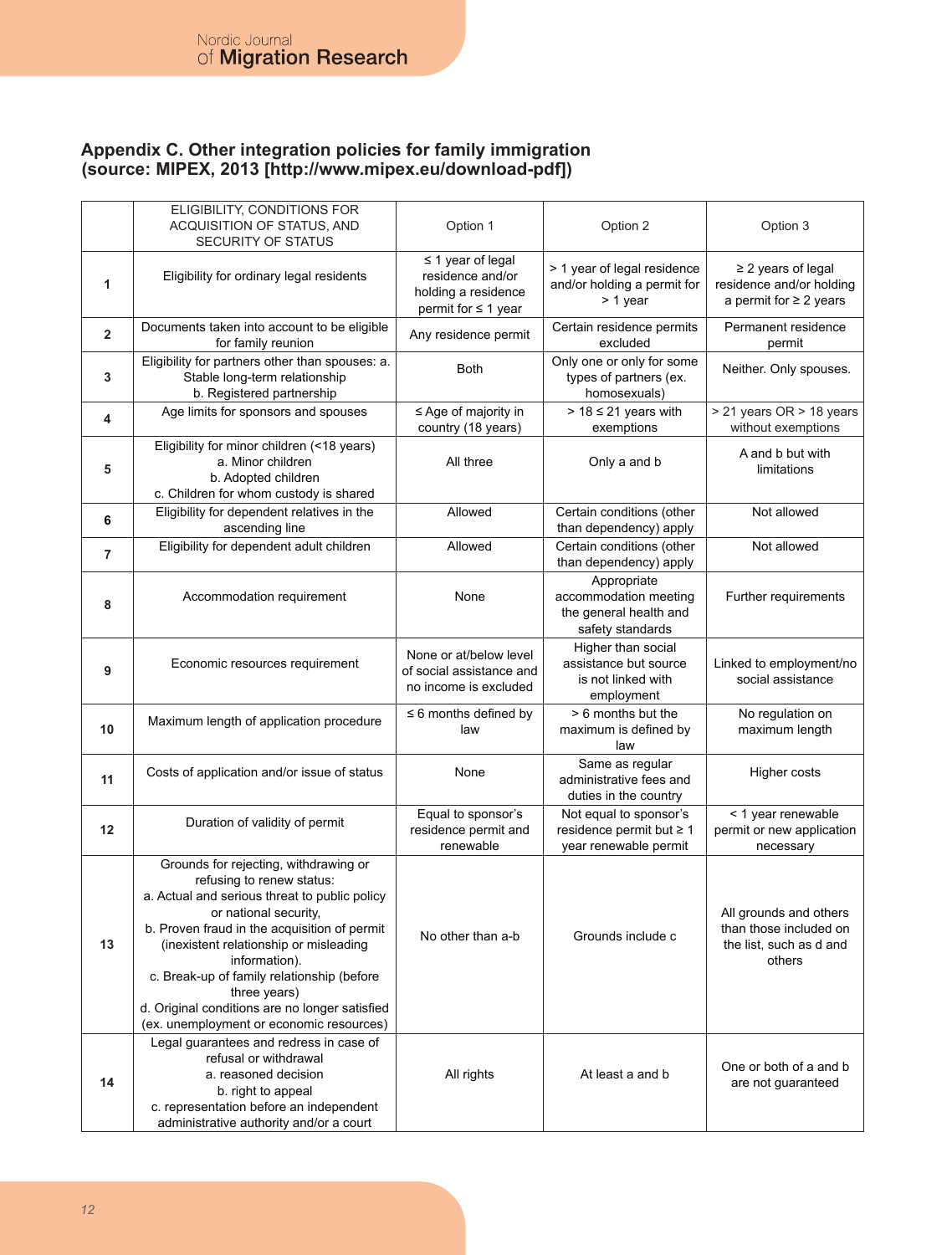# **References**

- Alarian, HM & Goodman, SW 2016, 'Dual citizenship allowance and migration flow: an origin story', *Comparative Political Studies*, vol. 50, no. 1, pp. 133-167, DOI:10.1177/0010414015626443.
- Bailey, A & Boyle, P 2004, 'Untying and retying family migration in the new Europe markets', *Journal of Ethnic and Migration Studies*, vol. 30, no. 2, pp. 229-241, DOI:10.1080/1369183042000200 678.
- Baldi, G & Goodman, SW 2015, 'Migrants into members: social rights, civic requirements, and citizenship in Western Europe', *Western European Politics*, vol. 38, no. 6, pp. 1152-1173, DOI:1 0.1080/01402382.2015.1041237.
- Bartram, D 2005, *International labour migration. Foreign workers and public policy*, Palgrave Macmillan, Basingstoke.
- Bennhold, K 2006, *Sarkozy turns France to talk of immigration*. Available from: <http://www.nytimes.com/2006/04/27/world/ europe/sarkozy-turns-france-to-talk-of-immigration.html>. [Last accessed 13.10.2017].
- Bertossi, C 2011, 'National models of integration in Europe: a comparative and critical analysis', *American Behavioral Scientist*, vol. 55, no. 12, pp. 1561-1580, DOI:10.1177/0002764211409560.
- Boräng, F 2018, *National Institutions International Migration. Labour Markets, Welfare States and Immigration Policy*, ECPR Press, Colchester, United Kingdom.
- Borevi, K 2014, 'Multiculturalism and welfare state integration: Swedish model path dependency', *Identities*, vol. 21, no. 6, pp. 708-723, DOI:10.1080/1070289X.2013.868351.
- Carrera, S 2006, 'A comparison of integration programmes in the EU – trends and weaknesses'. *CEPS Challenge Papers*, pp. 1-25. Available from: <http://aei.pitt.edu/6773/>. [Last accessed 13.10.2017].
- European Union 2003a, *Council Directive 2003/86/EC of 22 September 2003 on the Right to Family Reunification*, 3 October 2003, OJ L. 251/12-251/18; 3.10.2003, 2003/86/EC, Council of the European Union, Available from: <http://eur-lex.europa. eu/legal-content/en/ALL/?uri=celex%3A32003L0086>. [Last accessed 04.12.2017].
- European Union 2003b, *Council Directive 2003/109/EC of 25 November 2003 Concerning the Status of Third-Country Nationals Who are Long-Term Residents*, 23 January 2004, OJ L. 16-44; 23. 1. 2004, 2003/109/EC, Council of the European Union, Available from: < http://eur-lex.europa.eu/legalcontent/en/ALL/?uri=celex%3A32003L0109>. [Last accessed 04.12.2017].
- Fitzgerald, J, Leblang, D & Teets, JC 2014, 'Defying the law of gravity: the political economy of international migration', *World Politics*, vol. 66, no. 3, pp. 406-445, DOI:10.1017/S0043887114000112.
- Freeman, GP 1995, 'Modes of immigration politics in liberal democratic states', *International Migration Review*, vol. 29, no. 4, pp. 881-902, DOI:10.2307/2547729.
- Goodman, SW 2010, 'Integration requirements for integration's sake? Identifying, categorising and comparing civic integration policies', *Journal of Ethnic and Migration Studies*, vol. 36, no. 5, pp. 753-772, DOI:10.1080/13691831003764300.
- Goodman, SW 2014, *Immigration and membership politics in Western Europe*, Cambridge University Press, New York.
- Goodman, SW & Wright, M 2015, 'Does mandatory integration matter? Effects of civic requirements on immigrant socio-economic and political outcomes', *Journal of Ethnic and Migration Studies*, vol. 41, no. 12, pp. 1885-1908, DOI:10.1080/1369183X.2015.1042 434.
- Green, SO 2007 'Divergent traditions, converging responses: immigration and integration policy in the UK and Germany' *German Politics*, vol. 16, no. 1, pp. 95–115, DOI:10.1080/09644000701197991.
- Groenendijk, K 2006, 'The legal integration of potential citizens: denizens in the EU in the final years before the implementation of the 2003 Directive on long-term resident third country nationals' in *Comparative analyses*, eds R Bauböck, R Ersbøll, K Groenendijk & H Waldrauch, Amsterdam University Press, Amsterdam, NL pp. 385-410.
- Groenendijk, K 2011, 'Pre-departure integration strategies in the European Union: integration or immigration policy?' *European Journal of Migration and Law*, vol. 13, no. 1, pp. 1-30, DOI:10.1163/157181611X558191.
- Guild, E, Groenendijk, K & Carrera, S (eds.) 2009b, *Illiberal liberal states: immigration, citizenship and integration in the EU*, Ashgate, Farnham.
- Harvey, D 2005, *The new imperialism*, Oxford University Press, Oxford.
- Huddleston, T, Bilgili, O, Joki, AL & Vankova, Z 2013, *MIPEX 2013, Migrant Integration Policy Index*, Migration Policy Group and the British Council, Brussels.
- Huddleston, T & Boräng, F 2009, 'Correlations within integration policies in Europe: internal dynamics across national contexts' in *Legal frameworks for the integration of third-country nationals*, eds J Niessen & T Huddleston, Martinus Nijhoff Publishers, Leiden, pp. 47-93.
- Jacobs, D & Rea, A 2007, 'The end of national models? Integration courses and citizenship trajectories in Europe', *International Journal of Multicultural Societies*, vol. 9, no. 2, pp. 264-283. ISSN 1817-4574.
- Joppke, C 2007a, 'Beyond national models: civic integration policies for immigrants in Western Europe', *West European Politics*, vol. 30, no. 1, pp. 1-22, DOI:10.1080/01402380601019613.
- Joppke, C 2007b, 'Transformation of immigrant integration in Western Europe: civic integration and antidiscrimination in the Netherlands, France, and Germany', *World Politics,* vol. 59, no. 2, pp. 243-273, DOI:10.1353/wp.2007.0022.